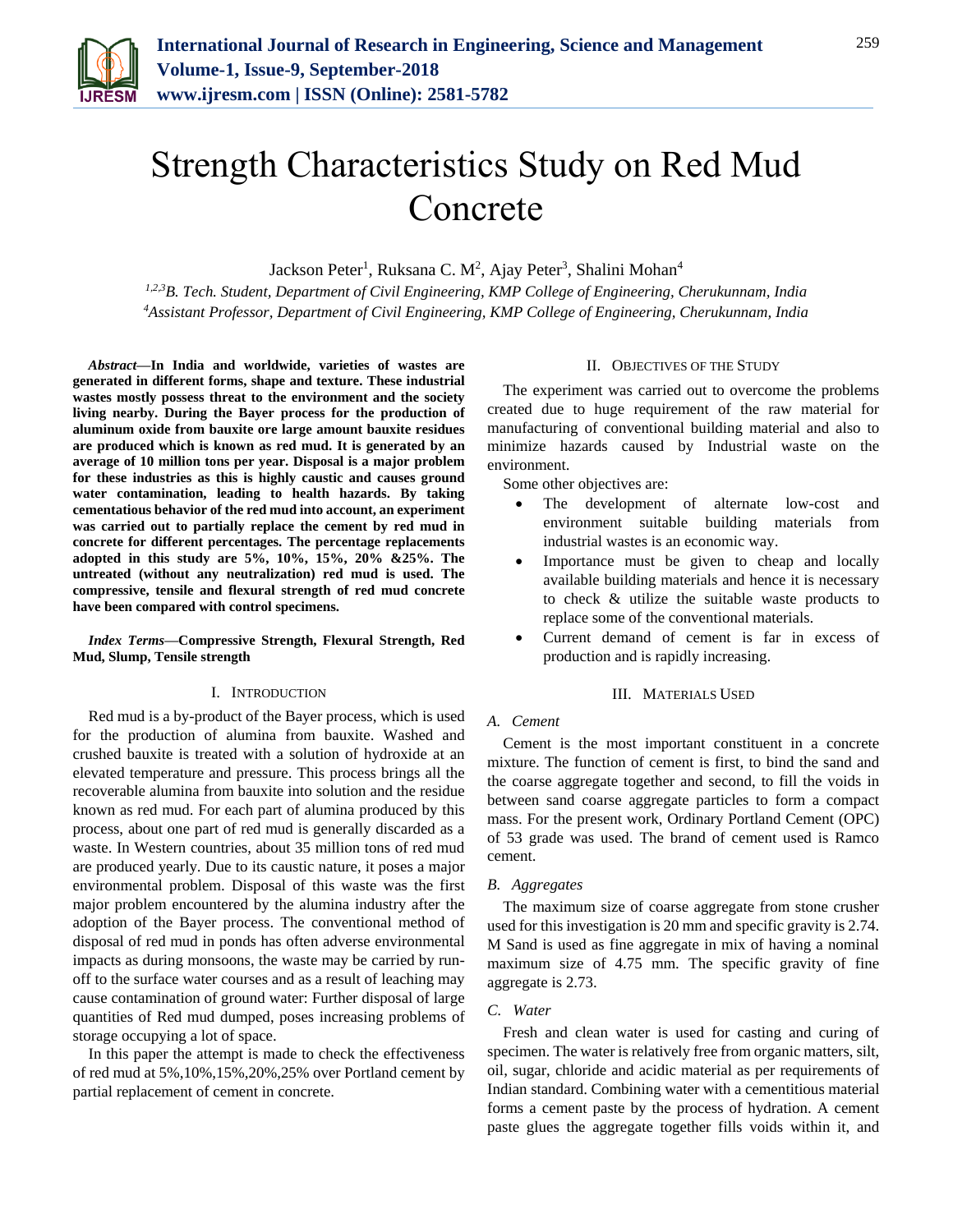

makes floor freely.

# *D. Red Mud*

Red mud or red sludge is a waste product generated in the industrial production of aluminium. With about 10 million tons of this hazardous material produced annually, red mud is one of the most important disposal problems in the mining industry. Red mud is the iron rich residue from the digestion of bauxite. It is one of major solid waste coming from Bayer process of alumina production.

Chemical properties of red mud are shown in Table I it indicates that percentage of CaO is very less as compared to that of cement hence it has no cementitious properties but when it react with water and cements it starts gaining cementitious properties. Also Percentage of silica available, contributes to strength.

| <b>TABLEI</b>                   |             |                |  |  |  |  |
|---------------------------------|-------------|----------------|--|--|--|--|
| CHEMICAL COMPOSITION OF RED MUD |             |                |  |  |  |  |
| Ingredients                     | Red Mud (%) | Cement $(\% )$ |  |  |  |  |
| Fe <sub>2</sub> O <sub>3</sub>  | 38.3        |                |  |  |  |  |
| $Al_2O_3$                       | 21.6        |                |  |  |  |  |
| SiO <sub>2</sub>                | 11.4        | 22             |  |  |  |  |
| CaO                             | 1.47        | 63             |  |  |  |  |
| Na <sub>2</sub> O               | 6 87        | 0 ና            |  |  |  |  |

| <b>TABLE II</b>                  |
|----------------------------------|
| PHYSICAL PROPERTIES OF MATERIALS |

| Material            | Test results                                      | Recommended value             |  |
|---------------------|---------------------------------------------------|-------------------------------|--|
|                     | Specific gravity= $3.15$                          | 3.15 - 3.1 [IS 4031 - 1988]   |  |
| Cement              | $30 - 36 %$ [269-1958]<br>Standard consistency=34 |                               |  |
|                     | Initial setting time=40<br>minutes                | $>30$ minutes [4031 - 1968.]  |  |
|                     | Specific gravity= $2.6$                           | $2.6 - 2.8$                   |  |
| Fine<br>aggregate   | Uniformity<br>coefficient=3.68                    | $Cu < 5$ for well graded soil |  |
|                     | Specific gravity=2.74                             | $2.6 - 2.8$                   |  |
| Coarse<br>aggregate | Uniformity<br>coefficient=1.45                    | $Cu < 3$ for uniform grade    |  |
|                     | Specific gravity= $3.15$                          |                               |  |
|                     | Standard consistency=32                           |                               |  |
| Red mud             | Initial setting time = $74$<br>minutes            |                               |  |

| <b>TABLE III</b>                       |  |
|----------------------------------------|--|
| $\sim$ December of $\sim$ 1430 Courses |  |

| MIX PROPORTION OF M30 CONCRETE |                                    |           |           |       |  |  |
|--------------------------------|------------------------------------|-----------|-----------|-------|--|--|
|                                | Mix proportion for $1 \text{ m}^3$ |           |           |       |  |  |
| Grade<br>of                    | Cement                             | Fine      | Coarse    | Water |  |  |
| concrete                       | (kg)                               | aggregate | aggregate | (kg)  |  |  |
|                                |                                    | (kg)      | (kg)      |       |  |  |
| $M_{30}$                       | 17Y                                | 751       | 1008      | 192   |  |  |

## IV. RESULTS AND DISCUSSION

## *A. Workability Test*

### *1) Slump test*

The concrete slump test is an empirical test that measures the

workability of fresh concrete. More specifically, it measures the consistency of the concrete in that specific batch. It is also used to determine consistency between individual batches. The test is popular due to the simplicity of apparatus used and simple procedure. Unfortunately, the simplicity of the test often allows a wide variability in the manner that the test is performed. The slump test is used to ensure the uniformity for different batches of similar concrete under field conditions, and to ascertain the effects of plasticizers on their introduction.



Fig. 1. Slump test

## *2) Compaction factor test*

Compaction factor is the ratio of the weight of partially compacted concrete to the weight of the concrete when fully compacted in the same mould. The weight of partially compacted concrete in relation to its fully compacted state is a reasonably good indication of the workability of concrete.



Fig. 2. Compaction factor test

# *B. Compressive Strength Test*

Mechanical test measuring the maximum amount of compressive load a material can bear before fracturing.

The compressive strength increases up to 20% replacement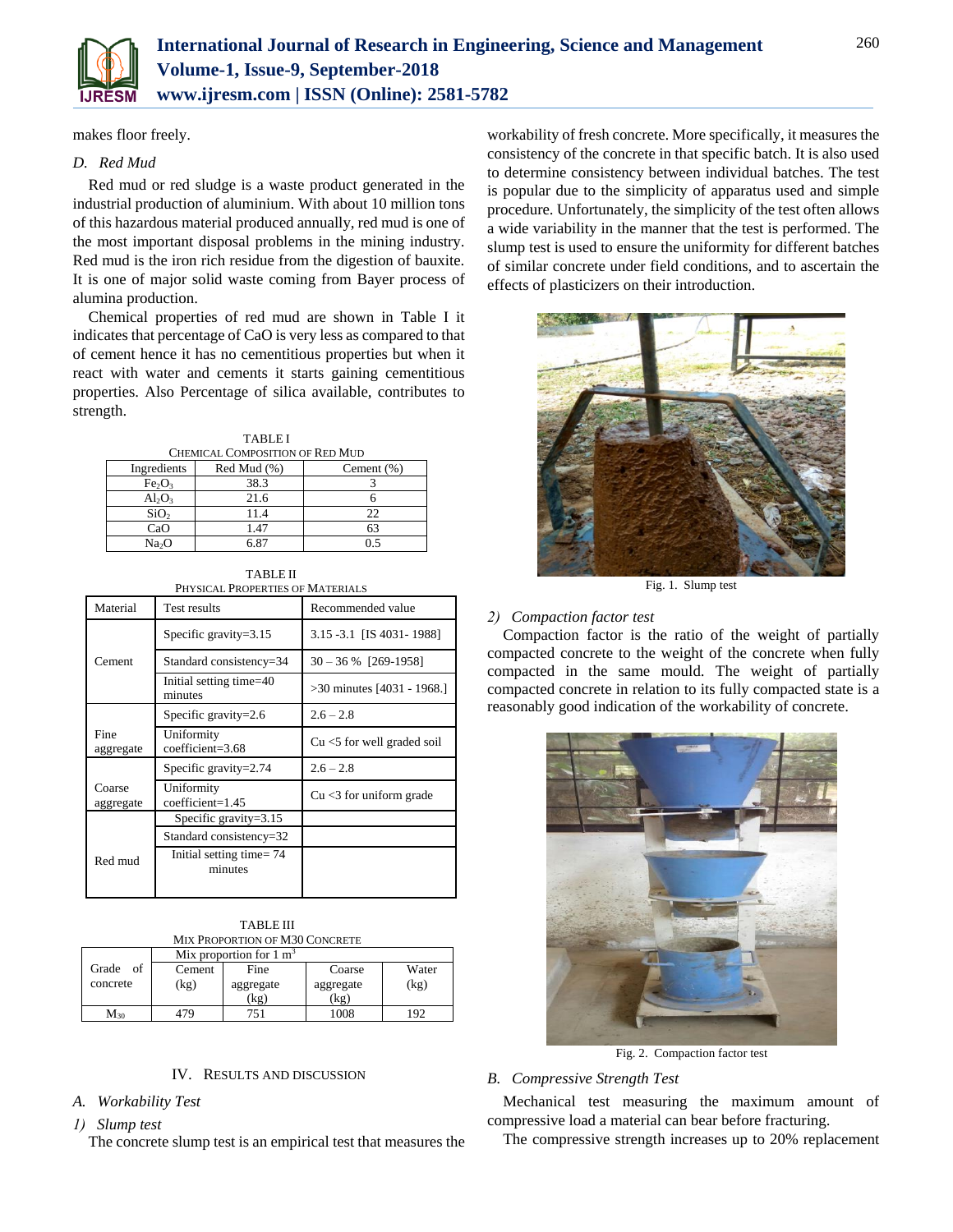

with red mud. Beyond that compressive strength decreases.



Fig. 3. Compression testing machine



Maximum value is obtained as  $42.88$  N/mm<sup>2</sup> at 20 % replacement of red mud.

*C. Splitting Tensile Test*



Fig. 5. Splitting tensile test



Fig. 6. Splitting tensile strength at varying % replacement of red mud after 28 days curing

The splitting tensile strength increases up to 20% replacement with red mud. Beyond that splitting tensile strength decreases. Maximum value is obtained as 3.54 N/mm<sup>2</sup> at 20 % replacement of red mud.

*D. Flexural Strength Test*



Fig. 7. Flexural testing machine



Fig. 8. Flexural strength at varying % replacement of red mud after 28 days curing

The flexural strength increases up to 20% replacement with red mud. Beyond that flexural strength decreases. Maximum value is obtained as 7.25 N/mm<sup>2</sup> at 20 % replacement of red mud

## V. CONCLUSION

From this experimental study following points are concluded

- Physical properties of cement, sand, aggregate and red mud were checked by conducting various tests.
- The physical properties of materials conformed to IS specification.
- The properties of red mud seem to be similar to that of cement. So, cement can be replace by red mud in concrete
- The properties of red mud concrete in fresh and hardened state were tested.
- The compressive strength, split tensile strength and flexural strength of red mud concrete were tested by replacing cement by red mud in different proportions
- Maximum value of strength (compressive, splitting tensile & flexural) were obtained at 20% replacement of cement by red mud.
- At 25% replacement, the strength reduces.
- Used for road construction as an embankment landfill is an